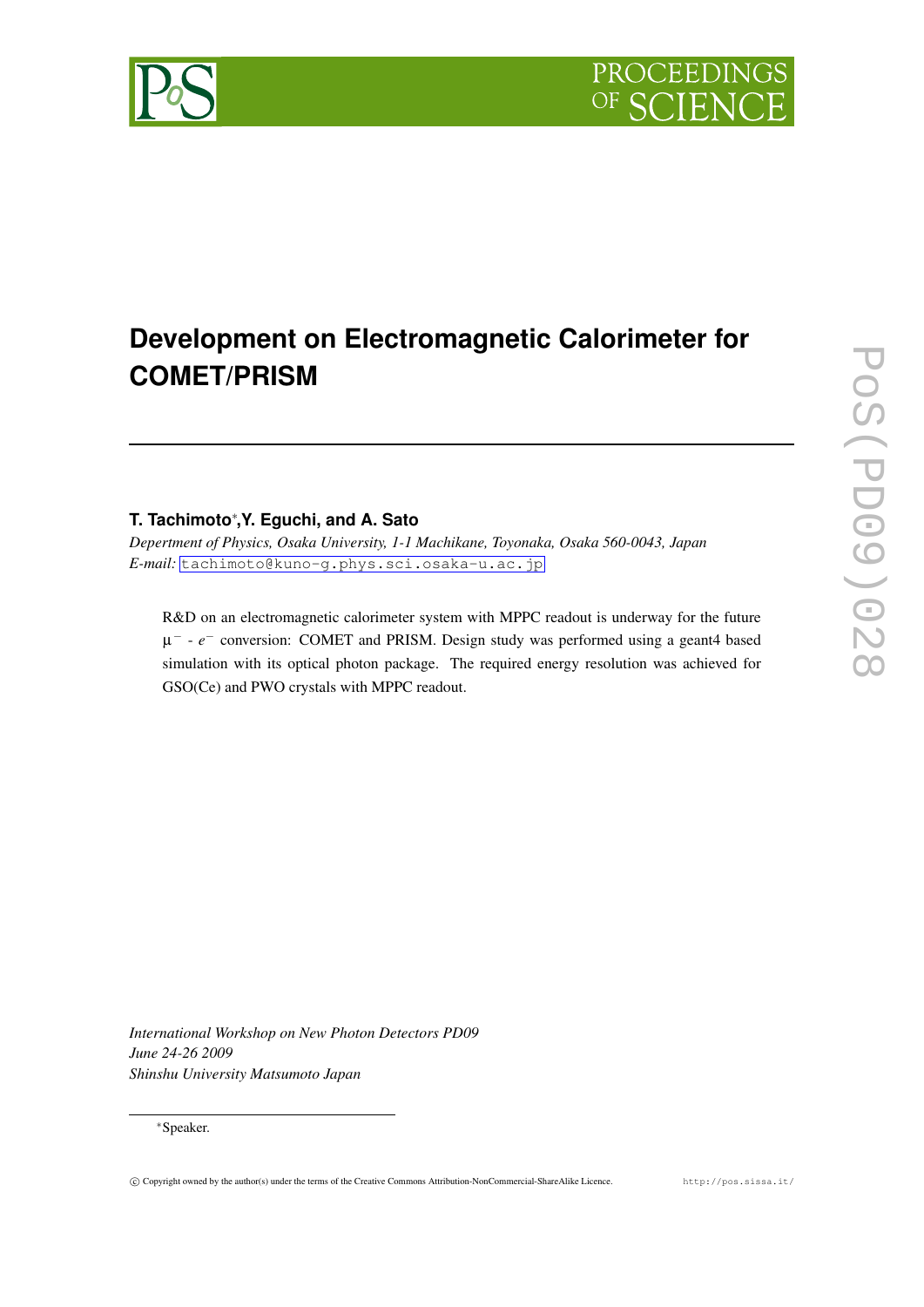### 1. Introduction

A muon is never converted with an observable branching ratio to an electron/positron without neutrinos in the Standard Model of elementary particle physics[\[1\]](#page-7-0). Physicists, however, believe that the Standard Model is not perfect theory to describe the Universe. Physics beyond the Standard Model is required. Two experiments, COMET[\[2\]](#page-7-0) and PRISM[\[3\]](#page-7-0) , are proposed in Japan to search for coherent neutrino-less conversion of muons to electrons in the presence of a nucleus (µ *− e*<sup>−</sup> conversion). This process has been never observed. A discovery of the process indicates the physics beyond the Standard Model. In these experiments, an electromagnetic calorimeter system is installed to trigger signal events using their energy information. The calorimeter is required to work with enough energy resolution under 1 T magnetic field and high radiation environment. Inorganic scintillating crystals readout by MPPCs (Multi Pixel Photon Counter) are studied as a candidate of the calorimeter system. R&D status of this study is described in the following sections.

#### 2. Electromagnetic Calorimeter for COMET/PRISM

Figure 1 shows a schematic layout of the COMET and its calorimeter system. A high intense proton beam hit the pion production target to produce pions and muons. They are collected by a solenoidal magnetic field, and transported to the stopping target. A µ *−* - *e −* conversion process emit one electron with 105 MeV. The signal particles are transported through the curved superconducting magnet, which works as a spectrometer to select the signal events, then hit the tracking chambers and the calorimeter. All apparatuses are located in the superconducting magnets.



Figure 1: Schematic layout of the COMET and its calorimeter system.

The calorimeter is positioned downstream of the tracking chamber and serves three purposes: to measure the energy of electrons with energy resolution  $\sigma_{E_e}$  < 5% for 105MeV to achieve an efficient trigger efficiency, to provide a timing signal for the trigger, and to provide additional position information on the electron track trajectory correlating the measured energy with the track. Requirements on the calorimeter are summarized in Table [1.](#page-2-0)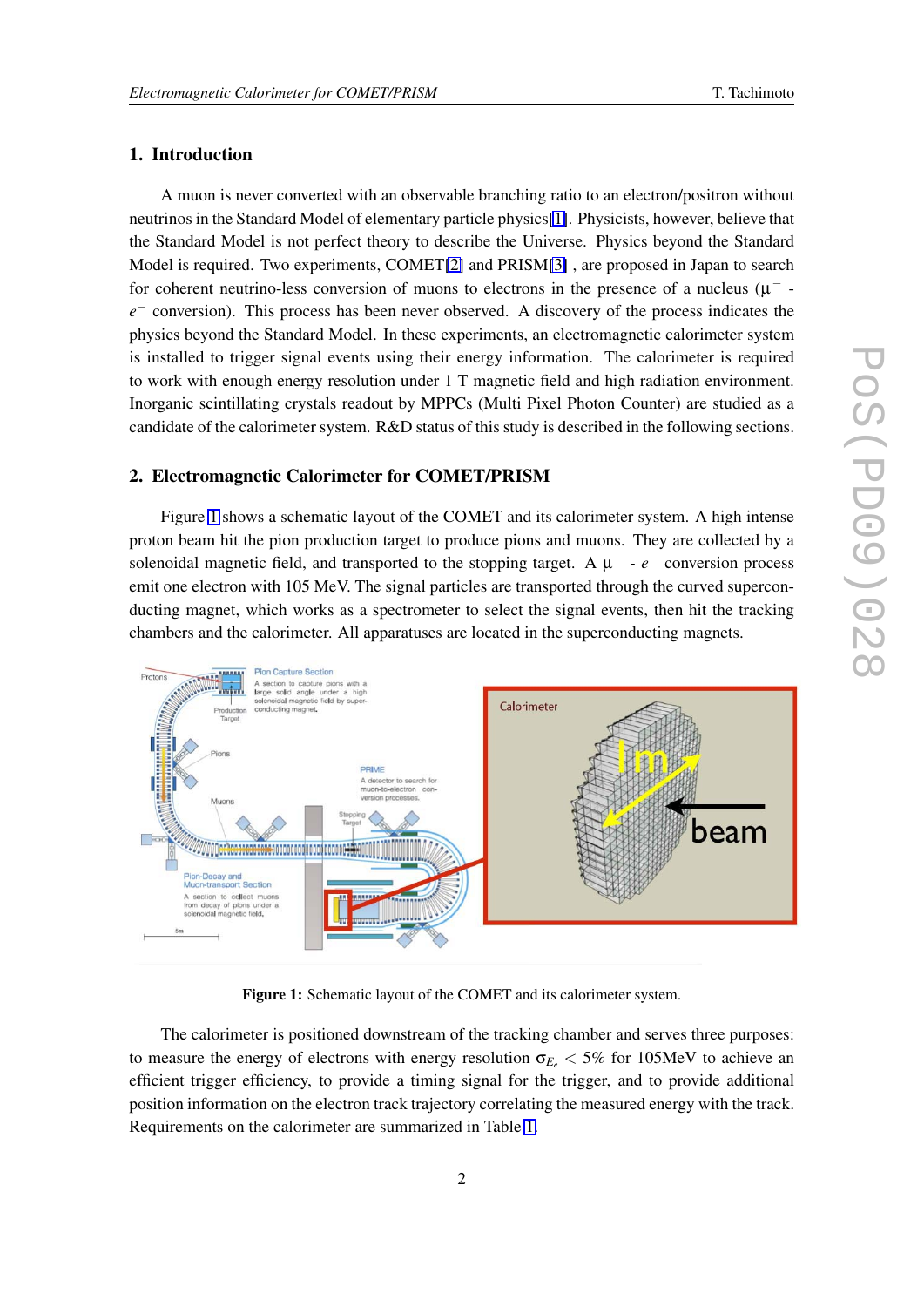| Energy resolution   | $<$ 5 %     |
|---------------------|-------------|
| Time response       | $< 100$ ns  |
| Position resolution | $\sim$ 1 cm |

|  |  |  |  |  | Table 1: Requirements on the COMET calorimeter system. |  |
|--|--|--|--|--|--------------------------------------------------------|--|
|--|--|--|--|--|--------------------------------------------------------|--|

<span id="page-2-0"></span>A present conceptual design of the COMET calorimeter consists of segments of an inorganic scintillating crystal connected to a photon detector through a light guide, as illustrated in Fig. 2.



Figure 2: Conceptual design of a segment of the calorimeter.

The crystals need good light yields, fast time response, fast decay time to reduce pile-up, high density, and small Moliere radius, in order to fulfill the above requirements. Table 2 compares various scintillating crystals, which have a large light yield and a small decay constant. GSO(Ce) and LYSO are attractive crystals in view of their performance. In the next section, we describe results using GSO(Ce) crystals.

Table 2: The characteristics of inorganic scintillator crystals. (*s*: slow component, *f* : fast component)

|                            | GSO(Ce)            | <b>LYSO</b> | <b>PWO</b>            | CsI(pure)                    |
|----------------------------|--------------------|-------------|-----------------------|------------------------------|
| Density $(g/cm^3)$         | 6.71               | 7.40        | 8.3                   | 4.51                         |
| Radiation length (cm)      | 1.38               | 1.14        | 0.89                  | 1.86                         |
| Moliere radius (cm)        | 2.23               | 2.07        | 2.00                  | 3.57                         |
| Decay constant (ns)        | $600^s, 56^f$      | 40          | $30^{s}, 10^{f}$      | $35^{s}$ , 6 <sup>f</sup>    |
| Wave length (nm)           | 430                | 420         | $425^{s}, 420^{f}$    | $420^{s}$ , 310 <sup>f</sup> |
| Refraction index           | 1.85               | 1.82        | 2.20                  | 1.95                         |
| Light yield $(NaI(T)=100)$ | $3^{s}$ , $30^{f}$ | 83          | $0.083^{s}, 0.29^{f}$ | $3.6^{s}, 1.1^{f}$           |

Segmentation is necessary to reduce pile-up and provide position information. The calorimeter will consist of GSO cells which have a  $3 \times 3$  cm<sup>2</sup> cross-section and are 11 radiation lengths long (about 15 cm for GSO). If the calorimeter covers the full cross-section of the detector region  $(55<sup>2</sup>π = 9053$  cm<sup>2</sup>), then we will use 1056 crystals which is also a hexadecimal unit compatible with the readout architecture ( $16 \times 66$ ). The total rate in the calorimeter is 9670 kHz which is 92 kHz per crystal if the shower hit multiplicity is 10.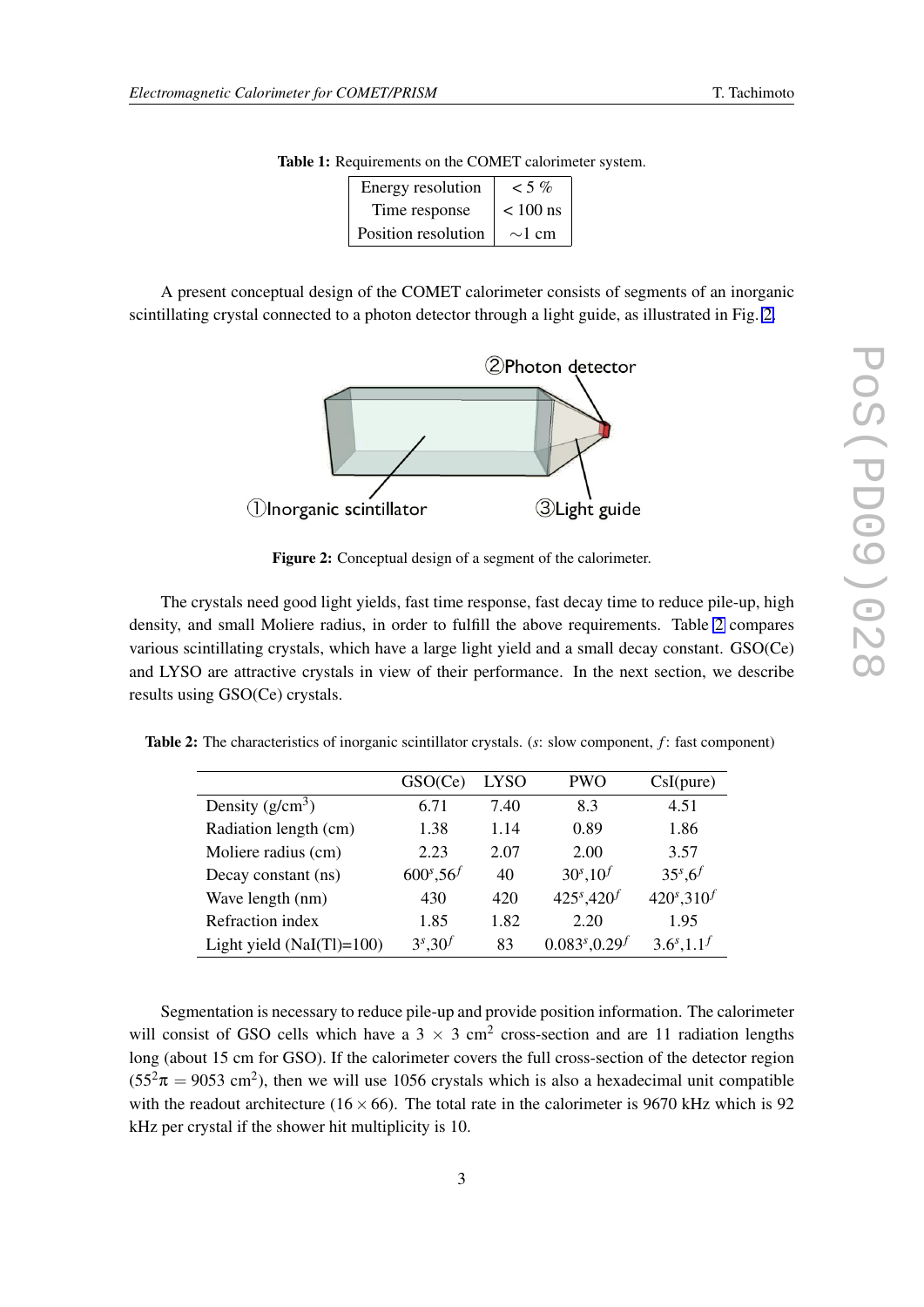#### 3. Stacked GSO(Ce) Calorimeter as a Prototype and Beam Test

The first prototype of the calorimeter was assembled by stacking small GSO(Ce) crystals, which were produced for Positron Emission Tomography (PET) with a size of  $4 \times 6 \times 30$  mm<sup>3</sup>. The crystals were cemented using an optical cement (BC-600) to make a stacked calorimeter with a size of  $30 \times 32 \times 120$  mm<sup>3</sup> as shown in Fig. 3. A light guide shown in Fig. 4 was used to connect a photon detector to the stacked crystals.

Figure 3: Photograph of stacked crystals for a prototype calorimeter composed of 160 GSO(Ce) crystals of  $4\times6\times30$  mm<sup>3</sup>.



Figure 4: Drawing of the light guides connected to the stacked GSO(Ce) calorimeter.

Design of the calorimeter will be optimized using a simulation code based on geant4 with its optical photon package. A purpose of this prototype calorimeter is to determine parameters in the Monte Carlo simulation described later. Correctness of the optical simulation in the geant4, in particular for the light guide, should be checked.

A beam test was carried out at REFER (Relativistic Electron Facility For Education and Research) of Hiroshima university. In this beam test, a photo multiplier tube (PMT) was used as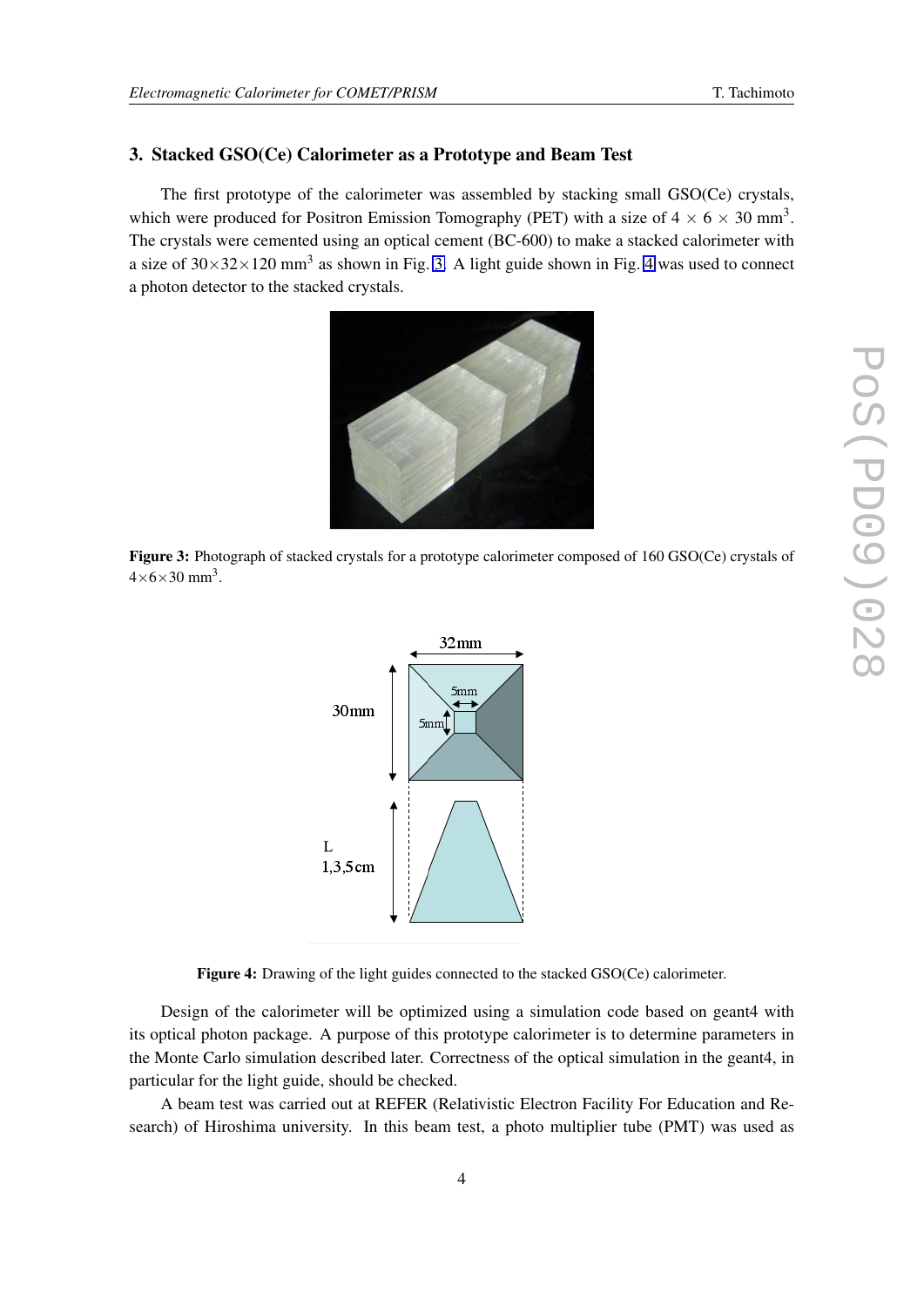a photon detector. It was connected to the stacked GSO(Ce) crystal with a light guide. Collimated electron beams with energy of 150 MeV, which is close to the signal electron energy of COMET/PRISM, were injected to the prototype. Changing the injection position and size of the light guide, light yields were measured. As shown in Fig. 5, the measured data shows good agreement to the Monte Carlo simulation.



Figure 5: Distribution of the number of photons for 150 MeV elections injected with L=5 cm light guide case: left histograms are by Monte-Carlo simulation and right histograms are from the beam test. Each of three histograms shows injection position of the beam:  $(x[mm], y[mm])=(0,0),(0,4),(12,2)$ . The position (0,0) means the center of the stacked calorimeter.

#### 4. Performance Estimation by a Simulation Study

Energy resolutions of the calorimeter was studied using Geant4 with Optical Photon Processes. The resolution depends on crystal, light guide, photon detector, and their geometrical configuration. In this section, we discuss dependence of the resolution on the crystals under a possible configuration of the calorimeter. This selection would be a cost effective case for the photon detector, since the ratio of active area of the photon detector to the cross section of the crystal is set to 0.09.

Figure [6](#page-5-0) shows a typical event display of this simulation. The calorimeter is a cylinder 1 m in diameter, and consists of 7850 rectangular segments. Figure [7](#page-5-0) illustrates a segment of the calorimeter. It consists of a crystal, a light guide, and a photon detector. GSO(Ce), LYSO, PWO were studied in this simulation. The crystal has size of 10 mm*×*10 mm*×L* mm, here *L* is the length of the crystal, 120 mm for GSO(Ce) and LYSO, and 100 mm for PWO. The material of the light guide is set to acrylic resin with a refractive index of 1.49. The size of the photon detector is  $3 \times 3$  mm<sup>2</sup>, which corresponds the maximum size of MPPC, S10362-33 series of Hamamatsu Photonics K.K., commercially available at the present moment. The light guide is connected using optical cement with a reflective index of 1.46. The crystal and light guide is wrapped by a Teflon sheet to collect photons effectively.

Electrons of 105 MeV emitted from the stopping target disks, then transported to the calorimeter. The energy distribution of electron just before the calorimeter is shown in Fig. [8.](#page-5-0) In the calorimeter, electrons interact with the material and scintillation photons are emitted. The photons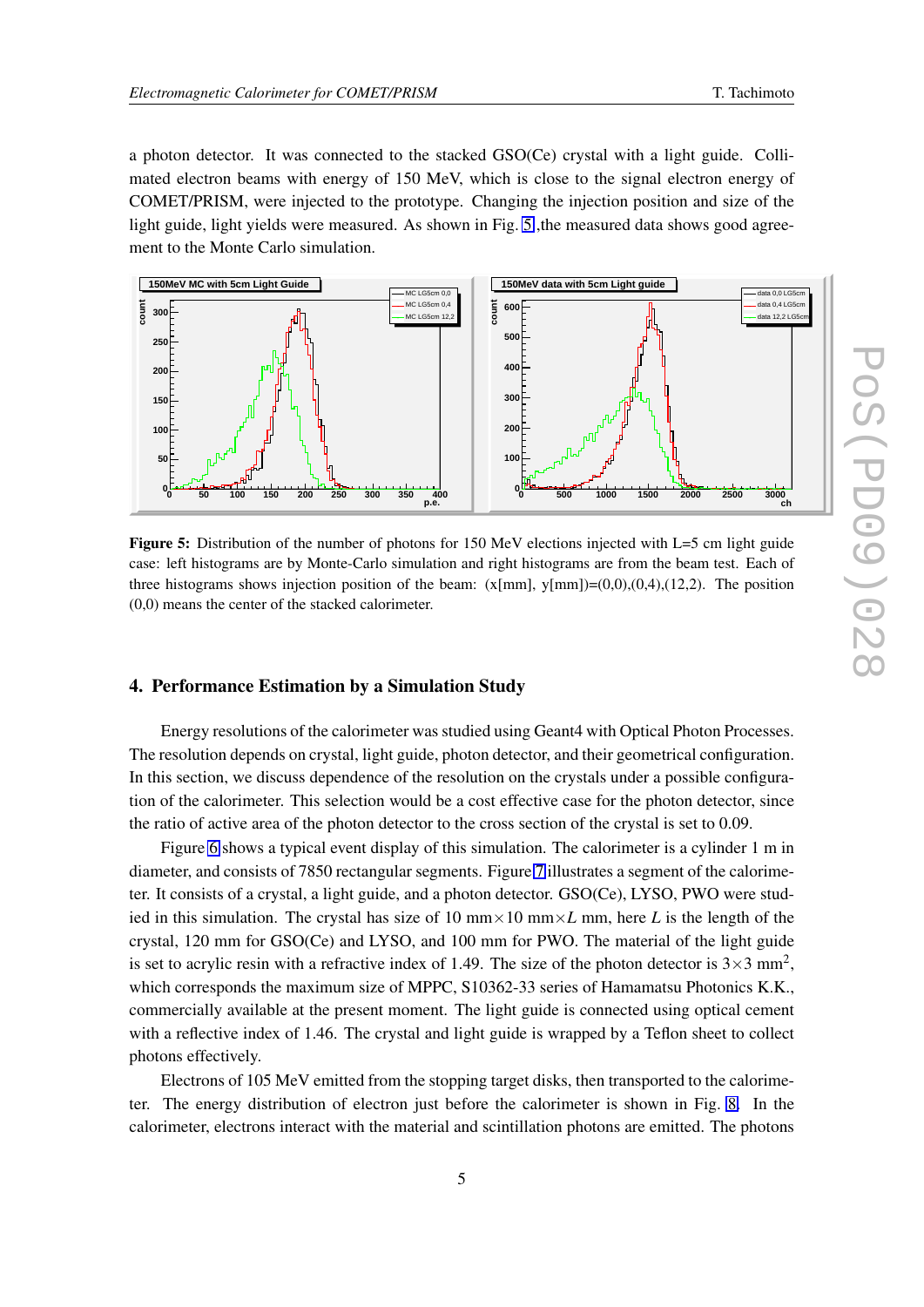<span id="page-5-0"></span>

Figure 6: A typical event display of the simulation study of the calorimeter. An electron injected to the calorimeter, then optical photons from scintillation processes are ray-traced to the photon detectors.



Figure 7: A schematic view of a segment of the calorimeter used in the simulation study.



Figure 8: The energy distribution of electrons, which are injected to the calorimeter.

are ray-traced to the surface of the photon detectors. In order to get simulation result in a reason-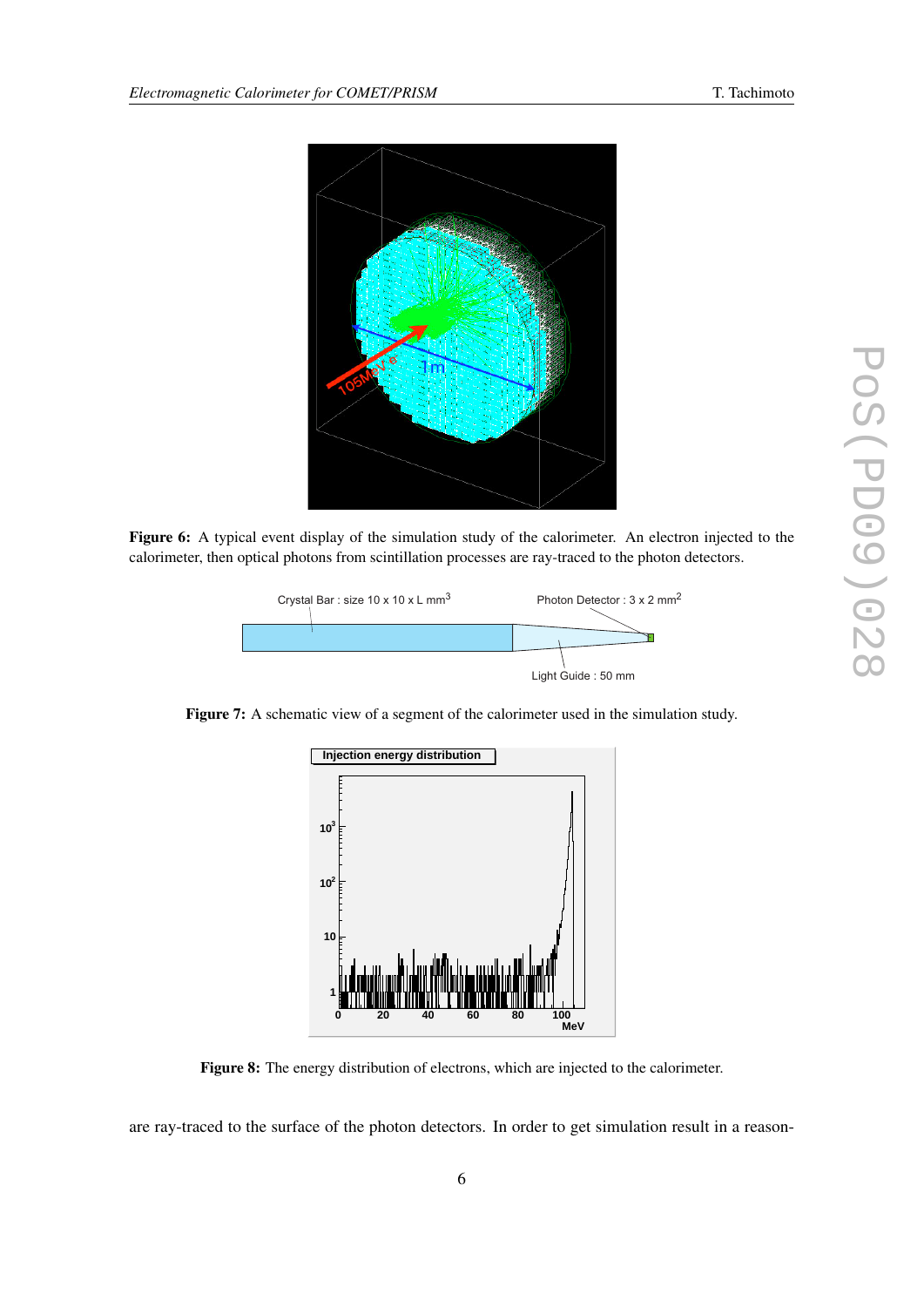able computing time, the photon yield of the scintillation process was reduced by factor of 10 for GSO(Ce) and a factor of 36 for LYSO. Figure 9 shows distributions of the number of photons arrived at the photon detectors. We applied a light yield correction considering the light yield factor and a photon detection efficiency (PDE) to estimate the energy resolution.



Figure 9: Distributions of the number of photons arrived at the photon detectors for GSO(Ce) (top), LYSO (middle), and PWO (bottom). The number of photons emitted by the scintillation process is reduced by some factors.